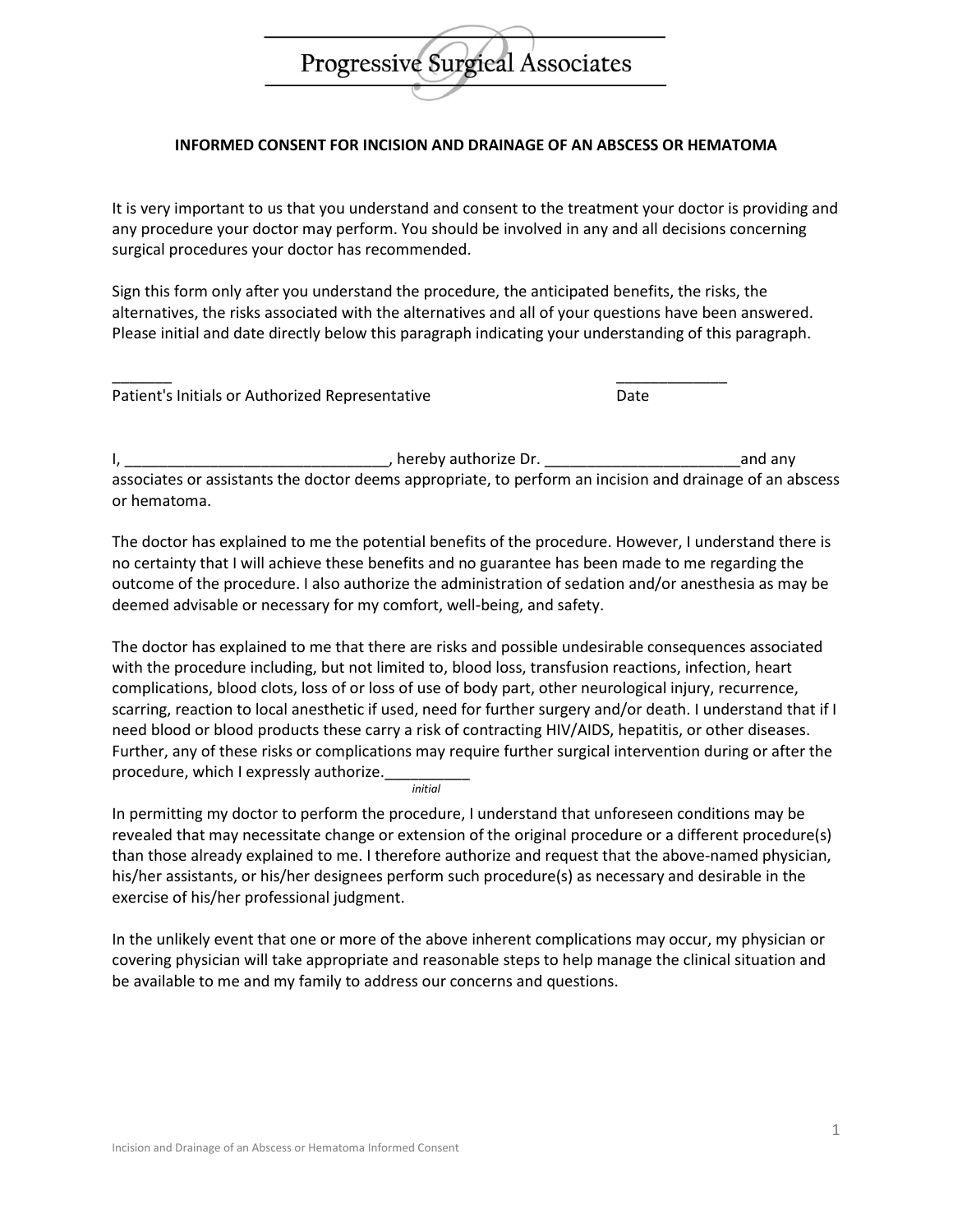The reasonable alternatives to the procedures, as well as the risks to the alternatives, have been explained to me. The alternatives include, but are not limited to, continued observation, complete surgical excision, and repeated treatments with applied medication.

**Progressive Surgieal Associates** 

I hereby authorize the doctor/and or the hospital or surgical center to utilize or dispose of removed tissues, parts or organs resulting from the procedure authorized above.

I consent to any photographing or videotaping of the procedure that may be performed, provided my identity is not revealed by the pictures or by descriptive texts accompanying them.

I consent to the admittance of students or authorized equipment representatives to the procedure room for purposes of advancing medical education or obtaining important product information.

By signing below, I certify that I have had an opportunity to ask the doctor all my questions concerning anticipated benefits, material risks, alternative therapies, and risks of those alternatives, and all of my questions have been answered to my satisfaction.

| Signature of Patient         |
|------------------------------|
| or Authorized Representative |

\_\_\_\_\_\_\_\_\_\_\_\_\_\_\_\_\_\_\_\_\_\_\_\_\_\_\_\_\_\_\_\_\_\_\_ \_\_\_\_\_\_\_\_\_\_\_\_\_\_\_\_\_\_\_\_\_\_\_ \_\_\_\_\_\_\_\_/\_\_\_\_\_\_ Relationship Date Time

 $\square$  The Patient/Authorized Representative has read this form or had it read to him/her.

 $\square$  The Patient/Authorized Representative states that he/she understands this information.

 $\square$  The Patient/Authorized Representative has no further questions.

\_\_\_\_\_\_\_\_\_\_\_\_\_\_\_\_\_\_\_\_\_\_\_\_\_\_\_\_\_\_\_\_\_\_ \_\_\_\_\_\_\_\_/\_\_\_\_\_\_

| <b>Signature of Witness</b> | Date | Time |
|-----------------------------|------|------|
|-----------------------------|------|------|

## **CERTIFICATION OF PHYSICIAN:**

I hereby certify that I have discussed with the individual granting consent, the facts, anticipated benefits, material risks, alternative therapies and the risks associated with the alternatives of the procedure(s).

| Phy |  |
|-----|--|
|     |  |